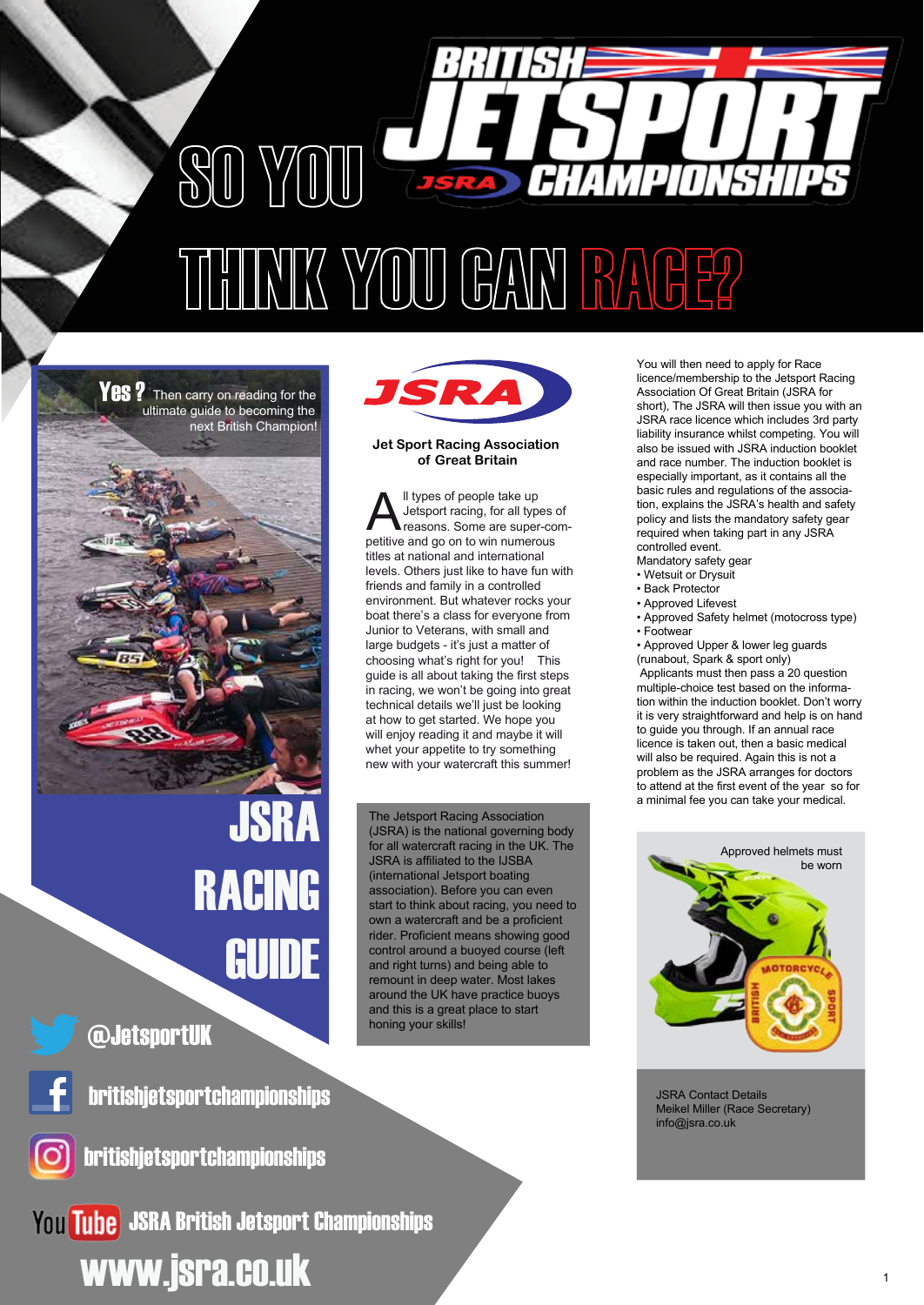

#### Race Fees JSRA Race licence fee's

Freestyle £150pa Junior £150pa Novice £175pa Expert £220pa Vintage only £150pa

Event Licences available at £60 (max 2 per person per season)

Plus race entry fees

#### Race Categories

So with the paperwork complete and all tests done it's time to hit the water, but what category should you apply for? Well there are three different categories of watercraft racing:

- Ski (standup)
- Runabout (sitdown)
- Sport/Spark (single seater)

These three classes are then broken down into Novice and Expert divisions. Novice classes are for new riders; or riders with minimal experience, and expert classes are for seasoned racers.

As a new rider with no former race experience you will be classified as a Novice and will be eligible to ride in any Novice class. Once you find your feet and prove your proficiency you will also be allowed to take part in Expert events too.

Also worth noting at this point. The JSRA also has strict rules regarding the use of high powered runabouts by Adolescence riders (14yrs for some models & 17yrs and under for others). You can find a breakdown of this on our website.

 Novice racing takes place in both the JSRA Winter Series and the JSRA British Jetsport Championships. Your Novice Licence is valid for both.



Freestyle Categories • 800cc

- 900cc
- 1200cc



With classes chosen you are now ready to race and by becoming a member of the JSRA you will receive event infomration, entry forms and itineraries through the website.

If you pre-pay your event entry fees you can take advantage of the pre-pay bundle discount but if you forget or it's a last minute decision you can pay on the day at a slightly higher fee.

Bundle Prices (not including Winter Race Entry) Junior - £440 Freestyle - TBC Vintage- £440\*\*\* Novice/Expert (All Classes)- £800

Pay on The Day Entry Costs Per Round (non bundle prices) Junior - £80 Freestyle - TBC Vintage- £80 Novice/Expert- £150

\*\*Freestyle bundle TBC

\*\*Vintage bundle price based on riding vintage class only for 6 Rounds

Winter Race Entry Fees Junior - £65 Freestyle - TBC Vintage- £65 Novice/Expert (All classes) - £110

#### The BIG Day

Finally the big day arrives so when you arrive at the race site find yourself a good place to park within the pit area. Then head for the Signing-on tent and ask for the race secretary. She will help you with signingon and any other questions you may have. Racers under the age of 18 will need a parent or guardian to sign on for them. She will also introduce you to the JSRA safety officer of the day, who will take you through the JSRA induction process as explained earlier in the article. You will then be required to pick a numbered card, which will determine your place on the start grid.

 After signing-on take your watercraft to the technical inspection area.

 Technical Inspection means getting your ski inspected for safety hazards. This will only take a few minutes and the scrutineer will let you know of any irregularities such as a sharp bond rail that might be hazardous to a 3rd party. You will need to rectify any hazards before being allowed to race. The inspection is not for checking out the legality of your ski, that is saved for the end of the meeting. The technical inspector will also check over your safety gear.

 Race Numbers: Can be organised before the race meeting, but if not, numbers are available from the race secretary on race day. Make sure your race numbers are the correct size, at least 7 inches high with enough space around the outside to see your correct background corresponding to your class. Novices are required to runblack numbers with a yellow background.

 The Riders meeting is called at least half an hour before official practice. This is where you'll find out the do's and don'ts of the venue, the flag rules and any other miscellaneous information pertaining to the event. A water marshal will also ride a demo lap of the course. Novices will be given special attention, and taken through how to navigate the course properly and shown how to take the deviation when a buoy is missed etc. Most of this information has already been learned through the induction booklet but it's important to learn the practical too. If at this point you don't understand don't be afraid to ask.

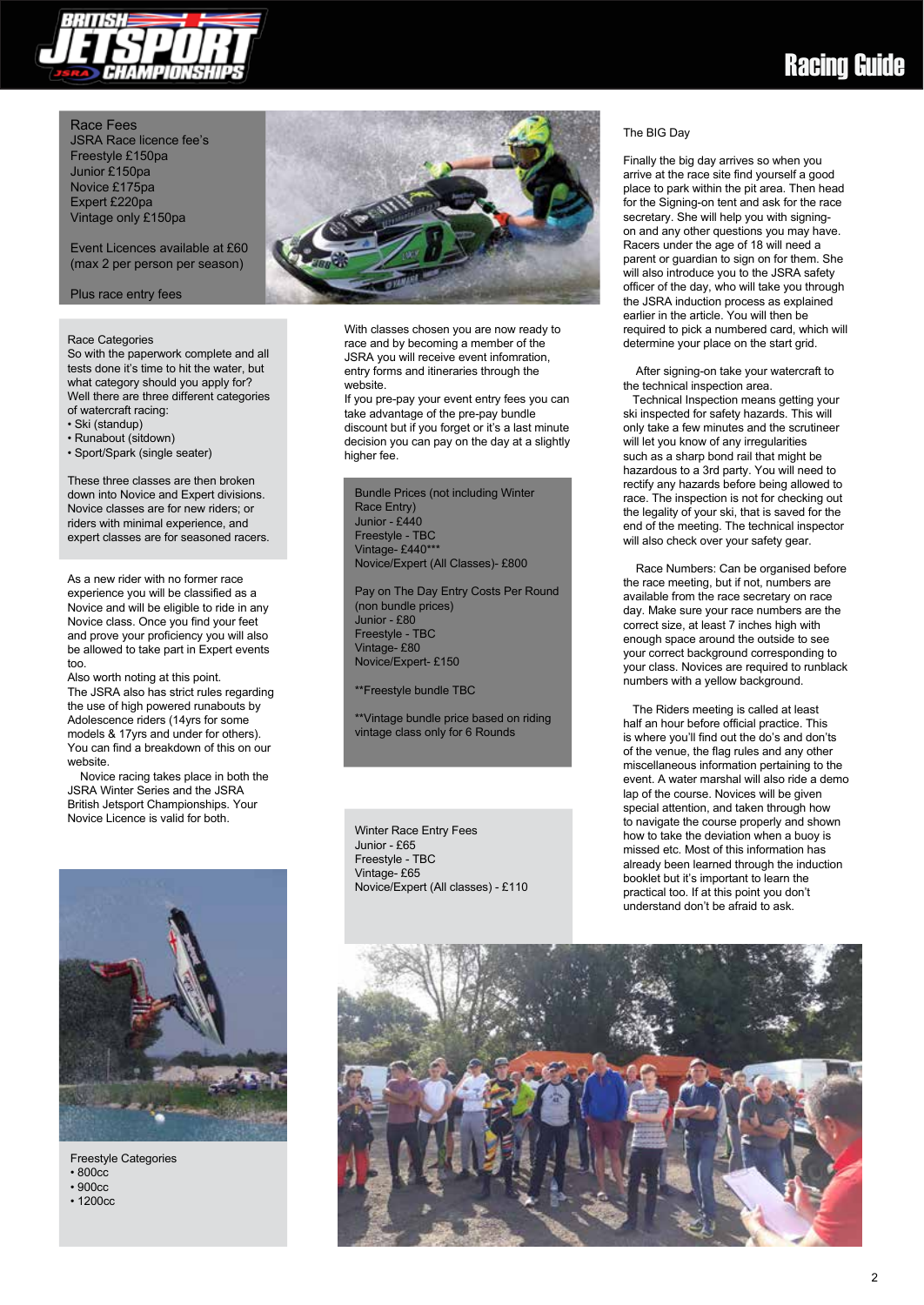

### Racing Guide

#### The 10 most common items that prevent a watercraft from passing inspection are...

• Handlebar grips not secure.

• Proper-sized numbers and backgrounds not displayed on both sides

of the watercraft. • JSRA decals not displayed.

• Lanyard stop switch not working

properly.

•Flexible tow loop on bow eye not

**installed** •Battery not connected or charged.

• Air filters not installed and fuel lines not secured with tie wraps.

• Intake grate extending more than 12mm below the bottom of the hull.

• Sponsons too deep or too sharp.

• Throttle cable housing not secured to an aftermarket throttle lever.

Now it's time for official practice. This is your chance to practice the course before your race. Each class will be guided around the course behind a marshal boat before running several laps on their own. Novices will be given special attention and during practice will be assessed for competence. If you are still unsure of the course, please ask the Race Director to go through it with you again. A good tip is to watch all the practice sessions before yours.

The races are broken down into motos you can run anything from two to three motos a day with points accumulated for all to give an overall score. The races are timed for consistency and can be anything from 8 to 14minutes long. Initially they can seem quite gruelling, but over time your body adjusts and the more you put in the better your overall performance.

 The race crew pride themselves on keeping time, so make sure you have an itinerary to hand and keep an ear open for announcements from the Commentators. If the itinerary changes you will be told and issued with a new one at the riders meeting. There is an information board at every event, make this your friend and check it before and after your race for updates.



 When your race is nearing the commentators will call you to pre-grid, this is a pre-staging area where waiting racers are held before their lining up on the start line. Once in pre-grid you must stay put so if you want to warm up your engine make sure you do it before being called to pre-grid. There is an official practice area for you to do this.

 The startline is split into two sections, the inside holeshot and outer holeshot. The number you picked at signing on will determine your position, and a crew member will tell you where to go.

You will be required to pick a numbered card at pre grid which will determine your order to pick your place on the start grid.



You can have one holder for Ski classes

(exception of juniors who can have two) and two for Runabout.

 Once on the startline the official start marshal will take over. The start can be signalled by either the use of lights or by a bungee rope or both. He will signal for you to start your engines, at which point you will be given up to 20 seconds to prepare before he points at the furthest ski on the line and brings his finger back down the grid. He will then point to the lights, once they go to red, the elastic will release at the same time and it's Go Go Go.

 To help with your start procedure you can ask for the help of Holders'. You can have one holder for the Ski classes and two holders for the Sport and Runabout classes. Make an effort know who your holders will be before you go to the start line. If you do not have a holder or enough holders ask some of the other racers if they will hold for you. If you have problems finding a holder, ask the commentator before your race and he will put a call out for one.